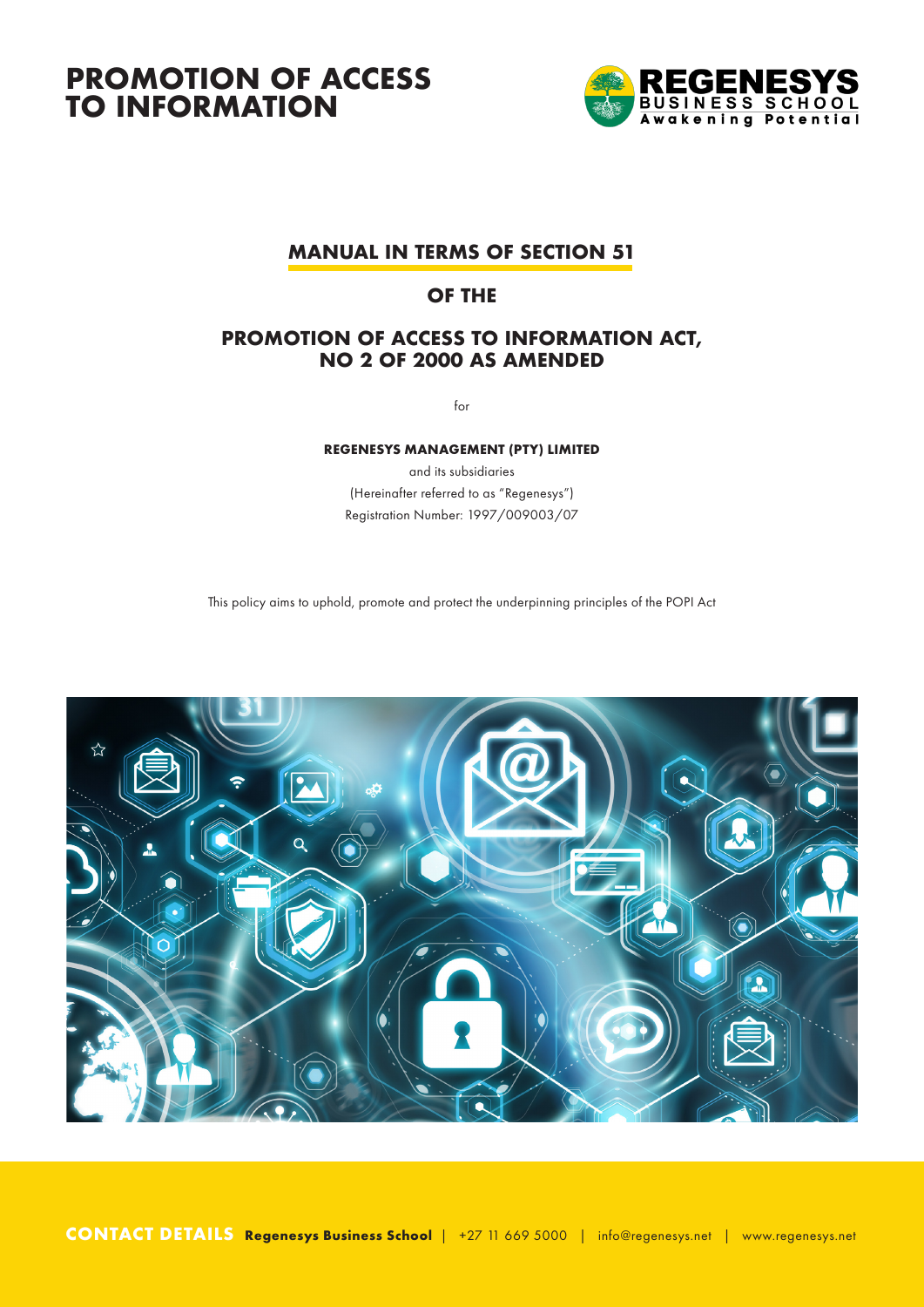

## **TABLE OF CONTENTS**

### **Clause number and description Page Page Page Page Page**

| <u> 1989 - Johann Stoff, amerikansk politiker (d. 1989)</u><br>1. INTRODUCTION                                                                             | 2              |
|------------------------------------------------------------------------------------------------------------------------------------------------------------|----------------|
| 2. SCOPE AND OBJECTIVE OF MANUAL                                                                                                                           | 2              |
| 3. AVAILABILITY OF THE MANUAL<br><u> Alexandro de la contrada de la contrada de la contrada de la contrada de la contrada de la contrada de la co</u>      | 3              |
|                                                                                                                                                            | 3              |
| 5. CATEGORIES OF APPLICANTS<br><u> 1989 - Johann Stoff, amerikansk politiker (d. 1989)</u>                                                                 | 3              |
| 6. GUIDE IN TERMS OF SECTION 10 OF PAIA AND AND ACCOMMUNICATION OF THE CONTROL OF THE CONTROL OF SECTION OF PAIA                                           | $\overline{4}$ |
| 7. ORGANISATIONAL STRUCTURE<br>and the control of the control of the control of the control of the control of the control of the control of the            | 4              |
| 8. CORPORATE GOVERNANCE<br><u> 1989 - Johann Stoff, amerikansk politiker (d. 1989)</u>                                                                     | 5              |
| 9.    RECORDS AND INFORMATION THAT IS AVAILABLE WITHOUT FORMAL REQUEST IN TERMS OF PAIA                                                                    | 5              |
| 10. RECORDS THAT MAY BE REQUESTED IN ACCORDANCE WITH THE PROVISIONS OF PAIA OR POPIA                                                                       | 5              |
| 11. RECORDS AVAILABLE IN TERMS OF OTHER LEGISLATION<br><u> 1989 - Johann Stoff, amerikansk politiker (d. 1989)</u>                                         | 6              |
| 12. PROCEDURE<br><u> 1989 - Johann Stoff, amerikansk politiker (d. 1989)</u>                                                                               | $\overline{7}$ |
| 13. PRESCRIBED FEES IN TERMS OF THE REGULATIONS REGARDING THE PROMOTION OF ACCESS TO INFORMATION <b>CONSERVATION</b>                                       | $\overline{7}$ |
| 14. GRANTING OR REFUSAL OF REQUESTS<br><u> 1989 - Johann Stoff, amerikansk politiker (d. 1989)</u>                                                         | 8              |
| 15. APPEAL<br><u> 1989 - Johann Stoff, amerikansk politiker (* 1908)</u>                                                                                   | 8              |
| <u> 1989 - Johann Stein, marwolaethau a bhann an t-Albann ann an t-Albann an t-Albann an t-Albann an t-Albann an </u><br>16. SUMMARY OF POPIA REQUIREMENTS | 8              |
| 17. REVIEW                                                                                                                                                 | 9              |
| 18. ANNEXURE A                                                                                                                                             | 9              |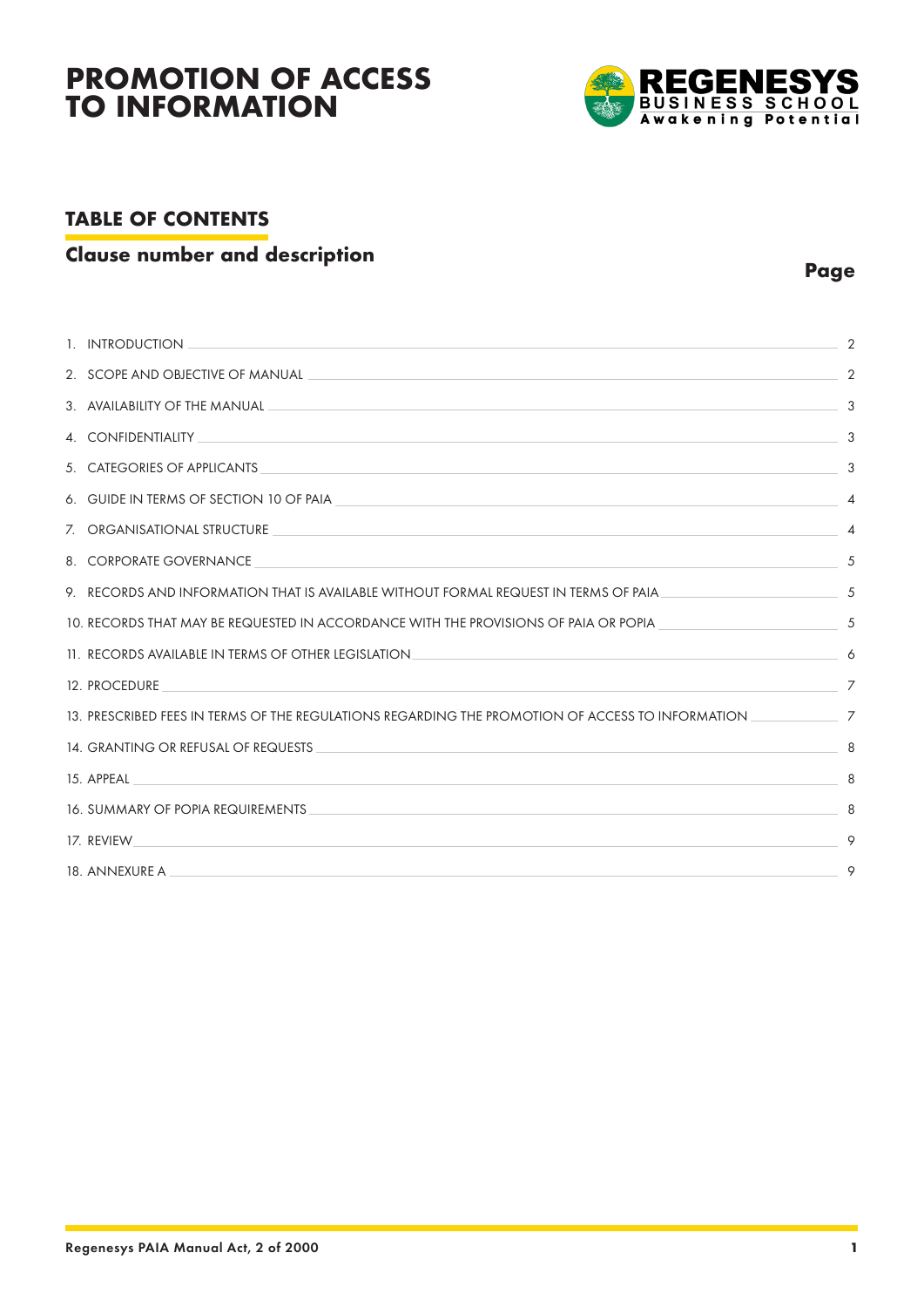

## **1. INTRODUCTION**

- 1.1. The Constitution of the Republic of South Africa, 1996 entrenches the rights to privacy and the right of access to information.
- 1.2. The Promotion of Access to Information Act, 2 of 2000 (hereinafter referred to as "PAIA") came into effect on the 9th of March 2001 and seeks to advance the values of transparency and accountability in South Africa and provides mechanisms for applicants to exercise their constitutional right of access to information.
- 1.3. The Protection of Personal Information Act, 4 of 2013 (hereinafter referred to as "POPIA") came into effect on 1 July 2021 and establishes a legal obligation on Regenesys Management (Pty) Ltd, the Regenesys Group of companies and/or any of its subsidiaries, third parties and stakeholders to protect its data subjects' personal information and comply with the lawful processing thereof. POPIA amends certain provisions of PAIA and balances the need for access to information against the need for personal information to be protected. POPIA also establishes an Information Regulator to exercise certain statutory powers and perform certain duties and functions in terms of POPIA and PAIA.
- 1.4. PAIA and POPIA establish a statutory right of access to information to any record held by the State or a private body if:
	- 1.4.1. that record is required for the exercise or protection of any of the data subject's legal rights;
	- 1.4.2. the applicant complies with all the procedural requirements; and/or
	- 1.4.3. access is not refused in terms of any grounds referred to in either POPIA or PAIA.
- 1.5. Applicants who experience difficulty using this manual should contact Regenesys Management (Pty) Ltd's Information Officer and/or Deputy Information Officer/s whose details are set out in this manual.
- 1.6. The following words shall bear the following meanings for the purposes of this manual:
	- 1.6.1. "PAIA" The Promotion of Access to Information Act, 2 of 2000
	- 1.6.2. "POPIA" The Protection of Personal Information Act, 4 of 2013
	- 1.6.3. "SAHRC" The South African Human Rights Commission
	- 1.6.4. "Regenesys" Regenesys Management (Pty) Ltd
	- 1.6.5. "Regenesys Group" Any of the Regenesys group entities or subsidiary companies
	- 1.6.6. "Manual" this manual together with all annexures hereto as amended and made available from time-to-time

## **2. SCOPE AND OBJECTIVE OF MANUAL**

- 2.1. This manual has been prepared by the Legal and Compliance Department of Regenesys Management (Pty) Ltd and applies to Regenesys Management (Pty) Ltd, the Regenesys Group and its subsidiaries.
- 2.2. This manual is published in accordance with the provisions and requirements set out in section 51 of PAIA and section 17 of POPIA in order to facilitate access to records held by Regenesys in terms of PAIA.
- 2.3. More specifically, this manual makes provision for information on:
	- 2.3.1. The contact details of the Information Officer and Deputy Information Officer/s who will deal with requests for information.
	- 2.3.2. The structure and functions of Regenesys and the Regenesys Group.
	- 2.3.3. Records and information that are available without formal request.
	- 2.3.4. Records that are available in terms of any other legislation.
	- 2.3.5. Records and information that should be formally requested in terms of PAIA.
	- 2.3.6. The procedure that needs to be followed to obtain access to records.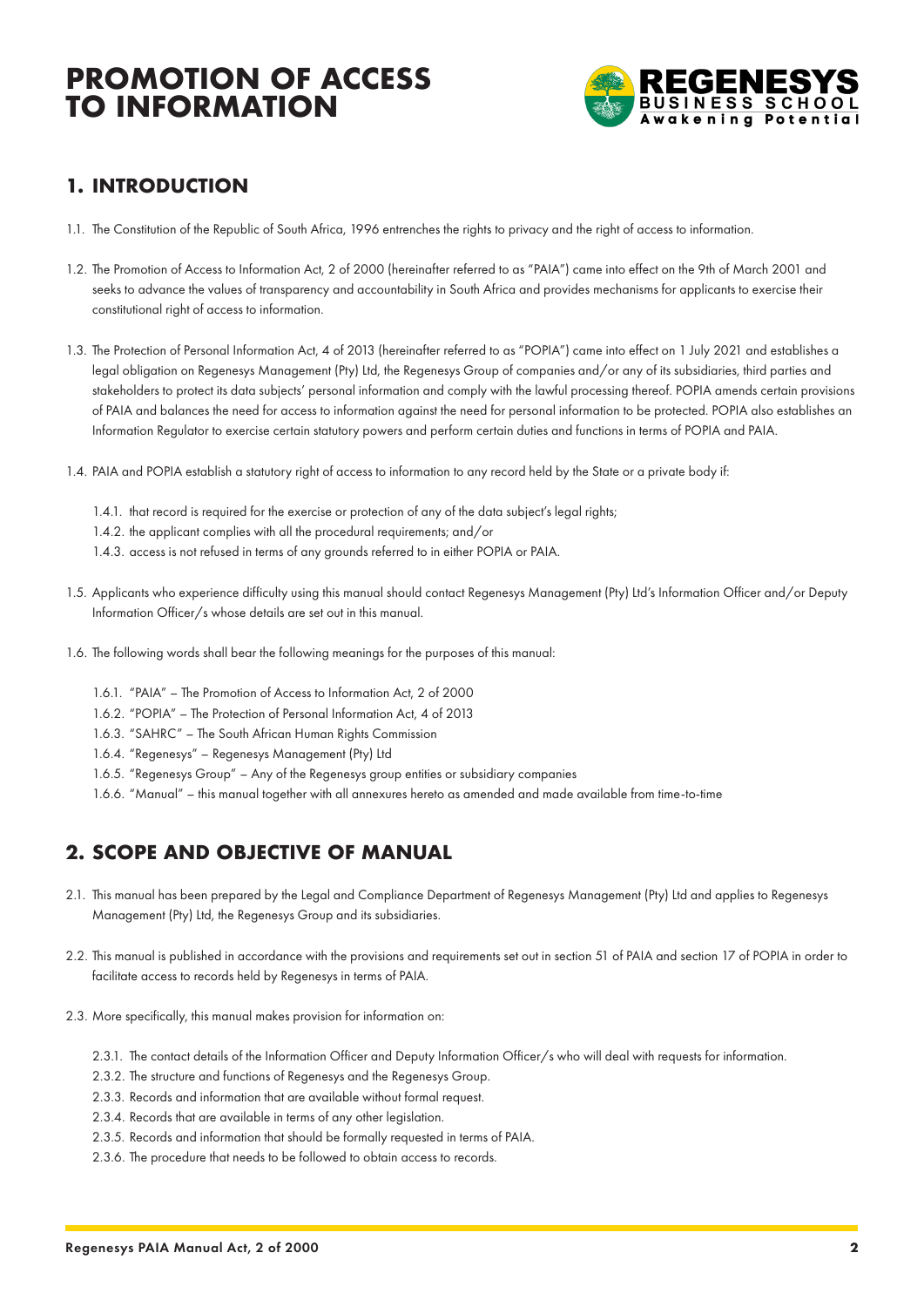

### **3. AVAILABILITY OF THE MANUAL**

- 3.1. This manual is available in both hard-copy and Portable Document Format (PDF) versions.
- 3.2. A printed version of the manual is available against payment of the prescribed fees as set out herein.
- 3.3. The Chief Executive Officer of Regenesys has delegated his powers in terms of PAIA to the Information Officer and Deputy Information Officer/s, who will endeavor to handle all requests in terms of PAIA on his behalf.
- 3.4. All requests in terms of PAIA must be addressed to:

#### **THE INFORMATION OFFICER AND/OR DEPUTY INFORMATION OFFICERS**

Physical address: 165 West Street, Sandown, Sandton, 2196

Postal address: Postnet Suite 71, Private Bag x9976, Sandton City, 2146, South Africa

Tel: (011) 669 5000 Fax: (011) 669 5001 E-mail: info@regenesys.net

For attention: The Information Officer and/or Deputy Information Officer/s

## **4. CONFIDENTIALITY**

- 4.1. Regenesys takes its data subjects privacy seriously and protects the information provided to it by any third-party service provider, subject to Regenesys' obligations to disclose such information as mandated in any applicable law or court order requiring such disclosure of information.
- 4.2. Records requested for purposes of any civil or criminal proceedings, so requested after the commencement of such proceedings, and the production of access to such records does not fall within the scope of POPIA or PAIA.

### **5. CATEGORIES OF APPLICANTS**

- 5.1. An applicant may only request information in terms of PAIA if the information is required for the protection of a legal rights, and as such, only requests for access where the applicant furnishes sufficient particulars as to the right sought to be protected will be considered.
- 5.2. An applicant can request information in different capacities, such as:
	- 5.2.1. A person requesting information on his/herself.
	- 5.2.2. A person requesting information on behalf of another.
	- 5.2.3. A public body requesting information in the public interest.

The category of applicant will determine the fees payable in accordance with the manual herein.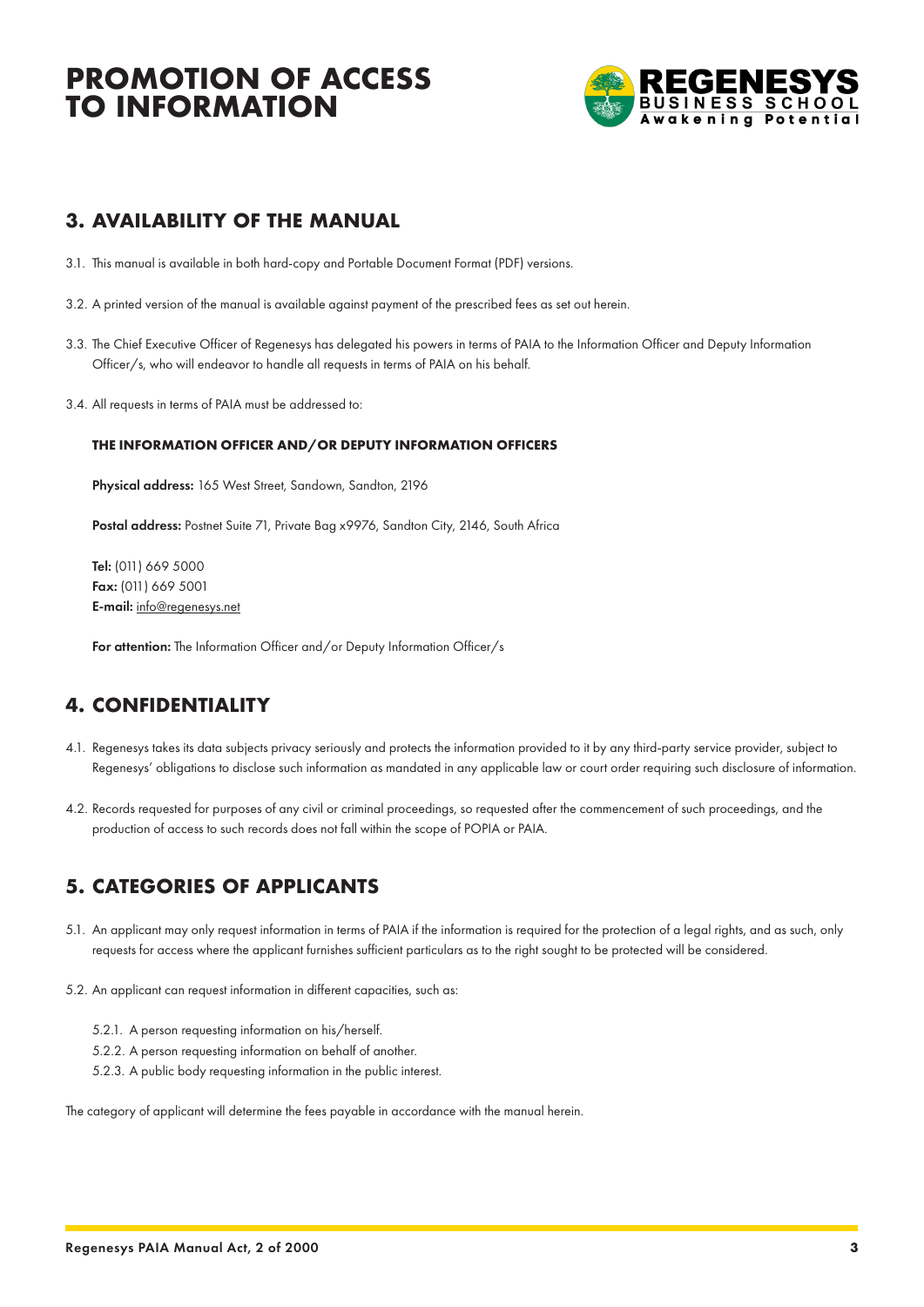

## **6. GUIDE IN TERMS OF SECTION 10 OF PAIA**

- 6.1. A guide on how to access and benefit from PAIA has been compiled by the SAHRC in accordance with Section 10.
- 6.2. Any queries can be directed to the Human Rights located at Braampark Forum 3, 33 Hoofd Street, Braamfontein, Johannesburg; or via registered mail at P O Box 2700, Houghton, 2014.

Telephone: (011) 877 3750 Fax: (011) 403 0668 Email: paia@sahrc.org.za info@sahrc.org.za

## **7. ORGANISATIONAL STRUCTURE**

- 7.1. Regenesys is registered with the Department of Education as a private higher education institute under the Higher Education Act, 1997, registration certificate no. 2000/HE07/023. Regenesys is a private company duly incorporated under the Laws of the Republic of South Africa with company registration number 1997/009003/07 and is also a registered credit provider with registration number NCRCP7940.
- 7.2. Company Facts:

| Sector:                                       | Private Higher Education<br><b>Nature of Business:</b> Education and Training |
|-----------------------------------------------|-------------------------------------------------------------------------------|
| <b>Permanent Staff as</b><br>at 30 June 2021: | $160$ staff                                                                   |
| Telephone:                                    | (011) 669 5000                                                                |
| Fax:                                          | $(011)$ 669 5001                                                              |
| E-mail address:                               | info@regenesys.net                                                            |
| Website:                                      | www.regenesys.net                                                             |
| Postal address:                               | Postnet Suite 71, Private Bag x9976, Sandton City, 2146, South Africa         |
| <b>Physical address:</b>                      | 165 West Street, Sandton, Johannesburg, Gauteng, South Africa                 |

#### 7.3. The Regenesys Group of Companies:

| <b>NAME</b>                                                  | <b>REGISTRATION NUMBER</b> |
|--------------------------------------------------------------|----------------------------|
| REGENESYS MANAGEMENT (PTY) LTD                               | 1997/009003/09             |
| DANANDA TALENT                                               | 2016/477985/07             |
| RFG CAFÉ                                                     | 2017/370190/07             |
| REGENESYS INVESTMENT FUND (PTY) LTD T/A MYWEALTH INVESTMENTS | 2013/215799/07             |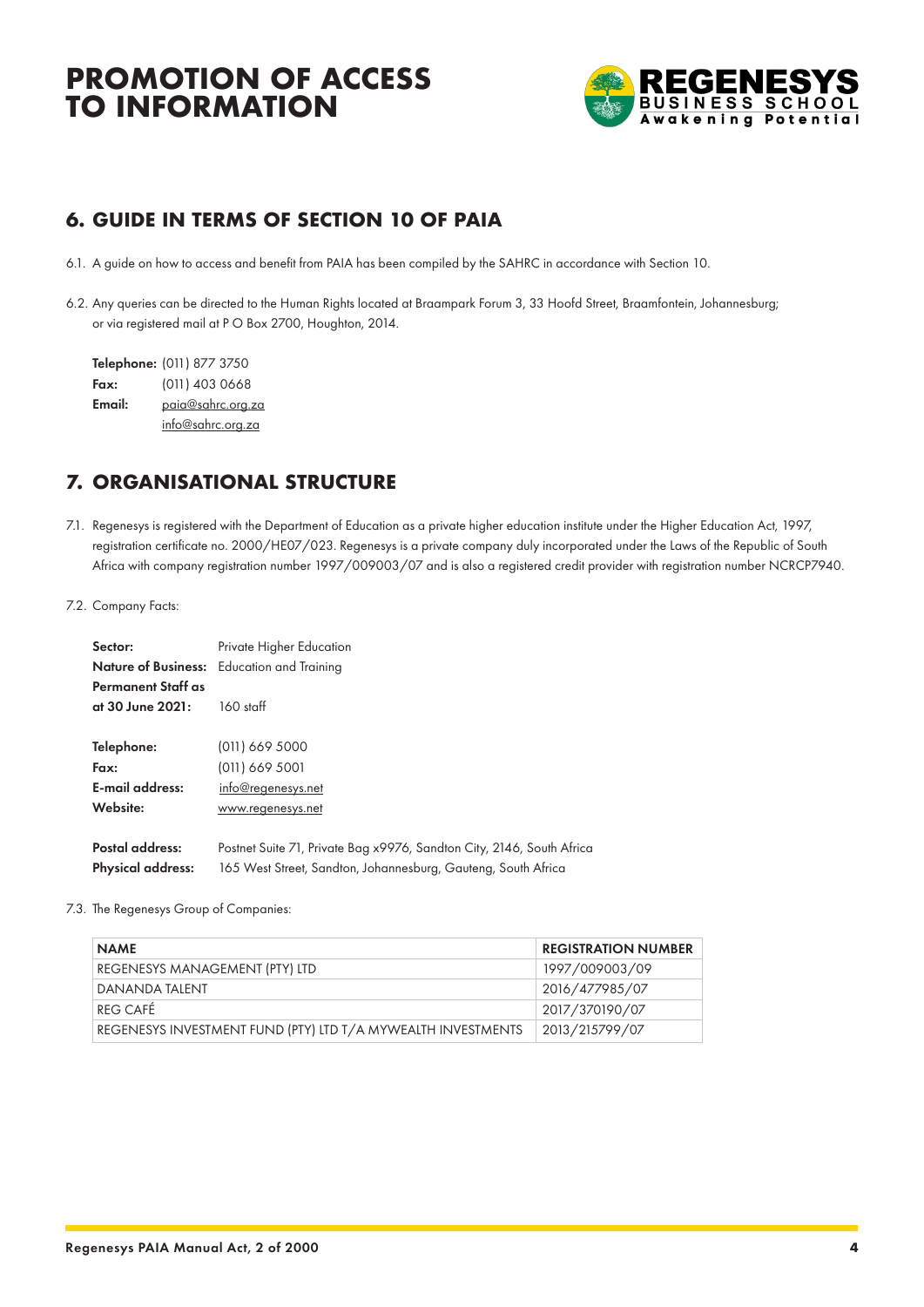

## **8. CORPORATE GOVERNANCE**

- 8.1. Regenesys is committed to the principles of fairness, accountability, responsibility and transparency in its dealings with all stakeholders.
- 8.2. Regenesys is committed to comply with, where applicable, the King Code/s and corporate governance requirements.

### **9. RECORDS AND INFORMATION THAT IS AVAILABLE WITHOUT FORMAL REQUEST IN TERMS OF PAIA**

- 9.1. Regenesys routinely makes information available to the public where same is necessary for the purposes of carrying on its business in the higher education sector.
- 9.2. General and specific information that may be of interest to potential clients, investors, applicants for employment etc. is readily available on the Regenesys website.

### **10. RECORDS THAT MAY BE REQUESTED IN ACCORDANCE WITH THE PROVISIONS OF PAIA OR POPIA**

#### **COMPANIES ACT RECORDS:**

- 10.1. Incorporation documents
- 10.2. Memorandum of Incorporation
- 10.3. Minutes of Board Directors meetings
- 10.4. Records relating to the appointment of directors/auditors/secretary/public officer and other officers
- 10.5. Share register and any other statutory registers

#### **FINANCIAL RECORDS:**

- 10.6. Annual Financial Statements
- 10.7. Tax Returns
- 10.8. Accounting Records
- 10.9. Banking Records/Bank Statements/Paid Cheques/Electronic Banking Records
- 10.10. Asset Registers
- 10.11. Rental Agreements
- 10.12. Invoice

#### **INCOME TAX RECORDS:**

- 10.13. PAYE Records
- 10.14. Documents issued to employees for income tax purposes (IRP5s)
- 10.15. Records of payments made to SARS on behalf of employees
- 10.16. Statutory records in respect of VAT, Regional Service Levies, UIF, Workmen's Compensation.

#### **PERSONNEL DOCUMENTS AND RECORDS:**

- 10.17. Employment contracts or offer letters
- 10.18. Employment Equity Plan
- 10.19. Medical Aid records
- 10.20. Pension Fund records
- 10.21. Disciplinary Records
- 10.22. Salary records
- 10.23. SETA records
- 10.24. Disciplinary codes or internal HR Policies
- 10.25. Leave records
- 10.26. Training records
- 10.27. Training manuals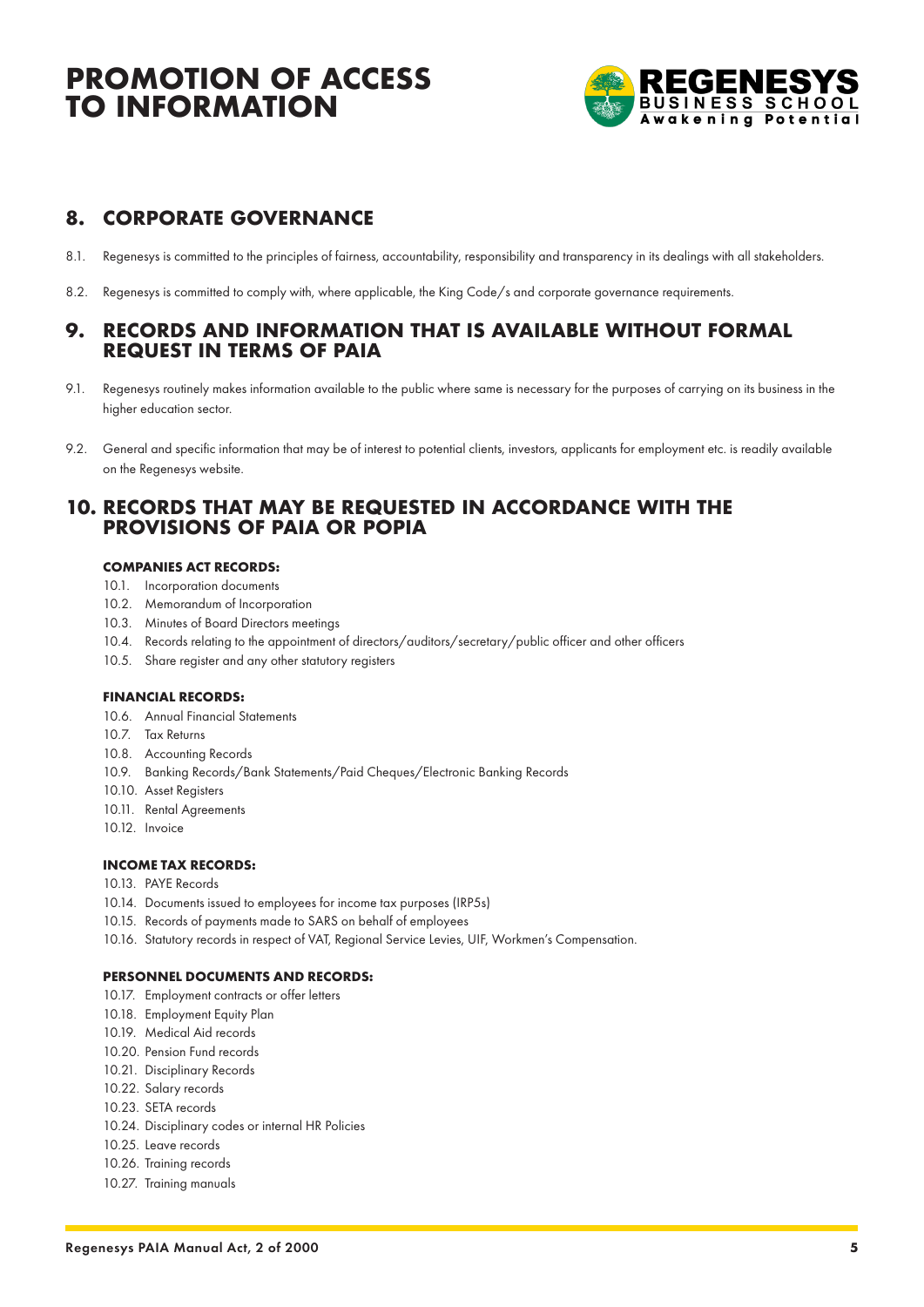

## **11. RECORDS AVAILABLE IN TERMS OF OTHER LEGISLATION**

This list, although detailed, may not be exhaustive. It will be periodically updated.

- Administration of Estates Act, 66 of 1965
- Arbitration Act, 42 of 1965
- Basic Conditions of Employment Act, 75 of 1997  $\bullet$
- $\bullet$ Companies Act, 61 of 1973
- Compensation for Occupational Injuries and Diseases, Act 130 of 1993  $\bullet$
- Copyright Act, 98 of 1978  $\bullet$
- Consumer Affairs (Unfair Consumer Practices) Act, 71 of 1988  $\bullet$
- Criminal Procedure Act, 51 of 1977  $\bullet$
- $\bullet$ Currency and Exchanges Act, 9 of 1933
- Debt Collectors Act, 114 of 1998  $\bullet$
- $\bullet$ Electronic Communications and Transactions Act, 25 of 2002
- Employment Equity Act, 55 of 1998  $\bullet$
- Firearms Control Act, 60 of 2000  $\bullet$
- $\bullet$ Income Tax Act, 58 of 1962
- Insider Trading Act, 135 of 1998  $\bullet$
- Insolvency Act, 24 of 1936  $\bullet$
- Intellectual Property Laws Amendment Act, 38 of 1997  $\sqrt{2}$
- Interception and Monitoring Prohibition Act, 127 of 1992  $\sqrt{2}$
- $\bullet$ Labour Relations Act, 66 of 1995
- Magistrates Court Act, 32 of 1944  $\bullet$
- Medical Schemes Act, 131 of 1998
- Occupational Health and Safety Act, 85 of 1993  $\bullet$
- Pension Funds Act, 24 of 1956  $\bullet$
- Prevention of Organised Crime Act, 121 of 1998  $\bullet$
- $\bullet$ Protection of Personal Information Act, 4 of 2013
- SA Reserve Bank Act, 90 of 1989 ó
- Skills Development Act, 97 of 1998  $\bullet$
- Skills Development Levies Act, 9 of 1999  $\bullet$
- Supreme Court Act, 59 of 1959  $\bullet$
- Trade Marks Act, 194 of 1993  $\bullet$
- Unemployment Insurance Act, 63 of 2001
- Value Added Tax Act, 89 of 1991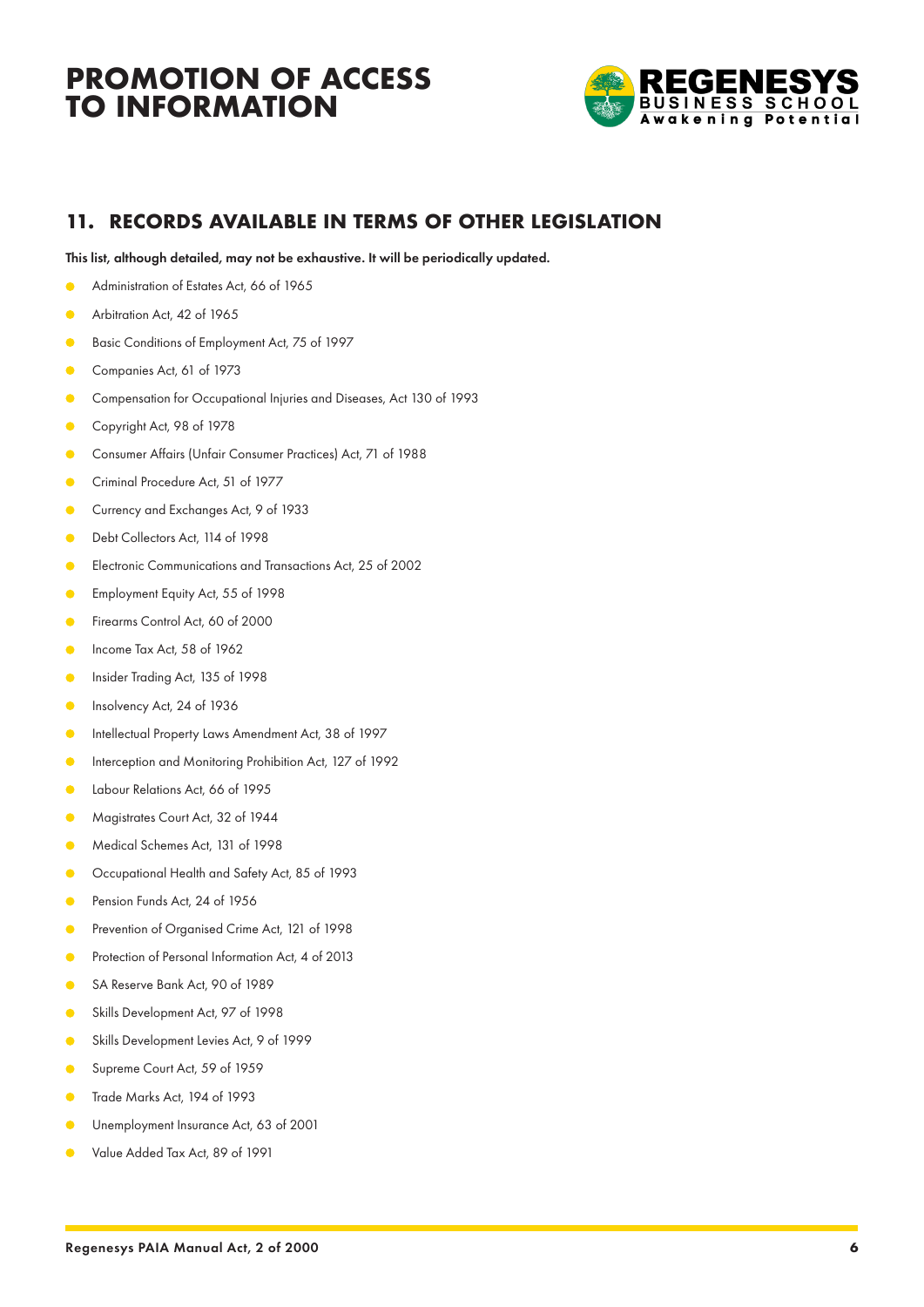

## **12. PROCEDURE**

- 12.1. In order to facilitate access to a record, applicants need to complete the prescribed access form attached to this manual marked as Annexure "A". The form must be completed in full. Failure to submit the full and complete form to the addresses shall result in the process being delayed and/or not attended to.
- 12.2. Proof of identity is required to authenticate the request and the applicant. Therefore, in addition to the access form, applicants are required to supply a recently certified copy of the applicant's identification document, or any other means of identification acceptable to the Information Officer and/or Deputy Information Officers.
- 12.3. If the applicant is acting as an agent on behalf of a third party, the applicant must provide proof of the identity of the person on whose behalf the request is made, the authority or mandate given to the applicant by such person and proof of the identity of the applicant. The Information Officer and/or Deputy Information Officers will not process any requests until he/she is satisfied that these requirements have been met.

### **13. PRESCRIBED FEES IN TERMS OF THE REGULATIONS REGARDING THE PROMOTION OF ACCESS TO INFORMATION**

- 13.1. Please take note that a request will not be considered until the prescribed fees have been paid as set out in the table below. The below fees are not VAT-inclusive.
- 13.2. Personal applicants (or data subjects) seeking access to their personal information are strictly exempt from paying the required fees.
- 13.3. Once the Information Officer and/or Deputy Information Officers have made a decision regarding the request, the applicant will be notified in writing and advised of the reproduction, access and search fees payable.
- 13.4. A fee for a copy of this manual is R1.10 for every photocopy of an A4 page or part thereof, or every printed A4 page or part thereof.
- 13.5. The request fee payable by applicants, other than personal applicants/data subjects, is R50.00.
- 13.6. The reproduction fees payable by applicants, other than personal applicants/data subjects, is as follows and is not VAT-inclusive (VAT will be added to the prescribed fees below):

|      | NO. ITEM                                                                                                      | <b>PRESCRIBED FEE</b> |
|------|---------------------------------------------------------------------------------------------------------------|-----------------------|
|      | Every photocopy of an A4 page or part thereof                                                                 | R <sub>1.10</sub>     |
| ii.  | Every printed page of an A4 page or part thereof held on a computer or in electronic or machine-readable form | RO.75                 |
| iii. | For a copy in computer-readable form: Compact Disc or Flash Drive                                             | R70.00                |
| IV.  | A transcription of visual images, for an A4 page or part thereof                                              | R40.00                |
| V.   | Copy of visual images                                                                                         | R60.00                |
| vi.  | A transcription of an audio record, for an A4 page or part thereof                                            | R20.00                |
| vii. | Copy of an audio record                                                                                       | R30.00                |

#### 13.7. The access fees payable are as follows:

|      | NO. ITEM                                                                                                      | <b>PRESCRIBED FEE</b> |
|------|---------------------------------------------------------------------------------------------------------------|-----------------------|
|      | Every photocopy of an A4 page or part thereof                                                                 | R1.10                 |
| ii.  | Every printed page of an A4 page or part thereof held on a computer or in electronic or machine-readable form | RO.75                 |
| iii. | For a copy in computer-readable form: Compact Disc or Flash Drive                                             | R70.00                |
| IV.  | A transcription of visual images, for an A4 page or part thereof                                              | R40.00                |
| V.   | Copy of visual images                                                                                         | R60.00                |
| vi.  | A transcription of an audio record, for an A4 page or part thereof                                            | R20.00                |
| vii. | Copy of an audio record                                                                                       | R30.00                |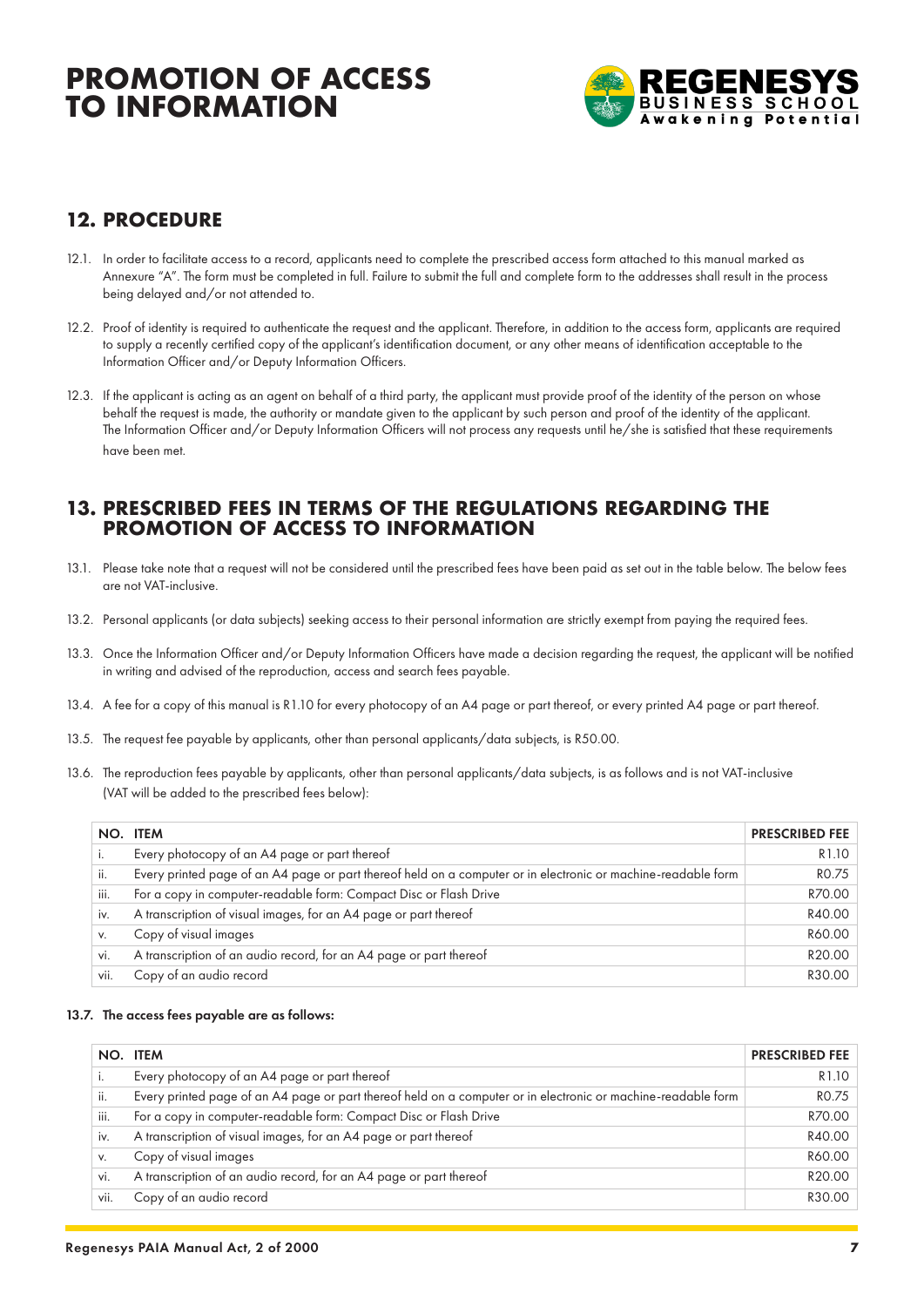

- 13.8. To search and prepare the record for disclosure, R30.00 for each hour or part-thereof reasonably required for such search and preparation.
- 13.9. If, in the opinion of the Information Officer and/or Deputy Information Officers, the search and preparation will require more than six (6) hours, the applicant will be required to pay a deposit equal to one-third of the access fee upfront.
- 13.10. Where a copy of the record needs to be sent via prepaid registered mail, the actual cost of posting the item will be payable in full by the applicant.

### **14. GRANTING OR REFUSAL OF REQUESTS**

- 14.1. All requests for information that meet the requirements as set out in this manual will be processed by the Information Officer and/or Deputy Information Officers within the time limits set out in PAIA.
- 14.2. In terms of PAIA requests may be refused on the following grounds:
	- 14.2.1. Mandatory protection of privacy of any third party who is a natural person
	- 14.2.2. Mandatory protection of commercial information of a third party
	- 14.2.3. Mandatory protection of certain confidential information of a third party
	- 14.2.4. Mandatory protection of records privileged from production in legal proceedings
	- 14.2.5. Commercial information of the private body; and
	- 14.2.6. Mandatory protection of research information of a third party and of the private body.

### **15. APPEAL**

15.1. There is no right of appeal against the final decision of the Information Officer and the only recourse available to an applicant or third party who is aggrieved by the Information Officer's decision is by way of application to a court for the appropriate relief in terms of Section 78 of PAIA.

## **16. SUMMARY OF POPIA REQUIREMENTS**

- 16.1. In terms of POPIA, personal information must be processed for a specific purpose only. This purpose is the purpose for which information is initially provided.
- 16.2. POPIA provides that data subjects, i.e. the person to whom the personal information relates, may request Regenesys to confirm that it holds personal information about the data subject and, if so, may request access to such information.
- 16.3. POPIA provides that data subjects may object to the processing of personal information by Regenesys on reasonable grounds relating to their specific situation, unless legislation mandates the processing of said information.
- 16.4. Requests for data subjects must be made in terms of this PAIA manual.
- 16.5. Regenesys' privacy policy, POPIA manual and POPIA consent forms may all be accessed on the Regenesys website at https://regenesys.net/privacy-policy/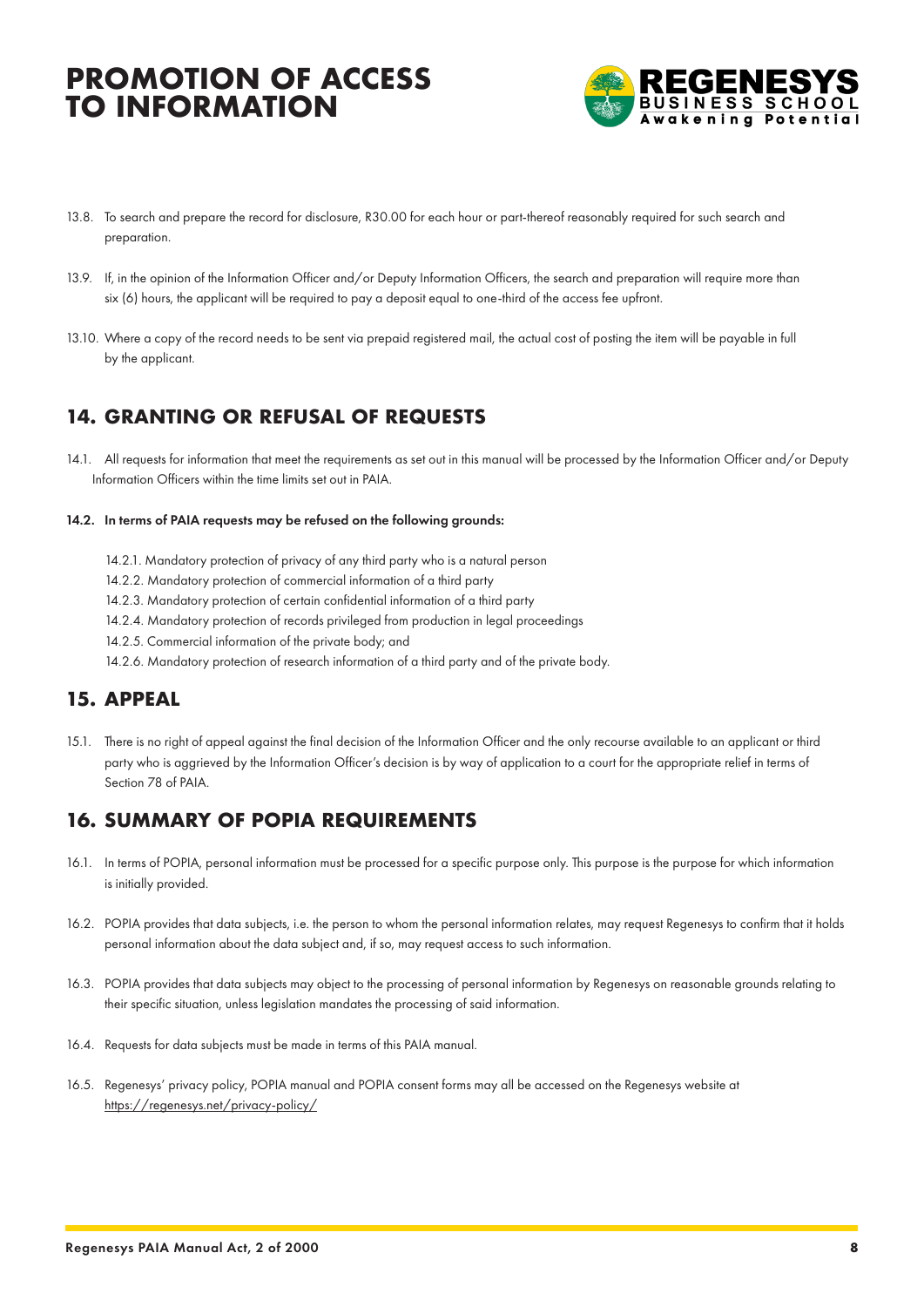

## **17. REVIEW**

This manual will be reviewed by the Regenesys Legal and Compliance Department and/or its legal representatives as and when it becomes appropriate and/or necessary to do so.

### **ANNEXURE A**

#### REQUEST FOR ACCESS TO RECORD OF PRIVATE BODY

(Section 53(1) of the Promotion of Access to Information Act, 2000 (Act No. 2 of 2000))

#### [Regulation 10]

A. PARTICULARS OF PRIVATE BODY The Information Officer (Regenesys Management (Pty) Ltd) Postnet Suite 71, Private Bag x9976, Sandton City, 2146, South Africa

a) The particulars of the person who requests access to the record must be recorded below.

b) Furnish an address and/or fax number in South Africa to which information must be sent.

c) Proof of the capacity in which the request is made, if applicable, must be attached.

#### B. PARTICULARS OF PERSON REQUESTING ACCESS TO THE RECORD

| Full name/s and surname:            |  |
|-------------------------------------|--|
| Identity number:<br>Postal address: |  |
|                                     |  |
|                                     |  |
|                                     |  |
| Fax number: _________               |  |
| Telephone number: _                 |  |
| E-mail address:                     |  |

Capacity in which request is made, when made and on behalf of another person: